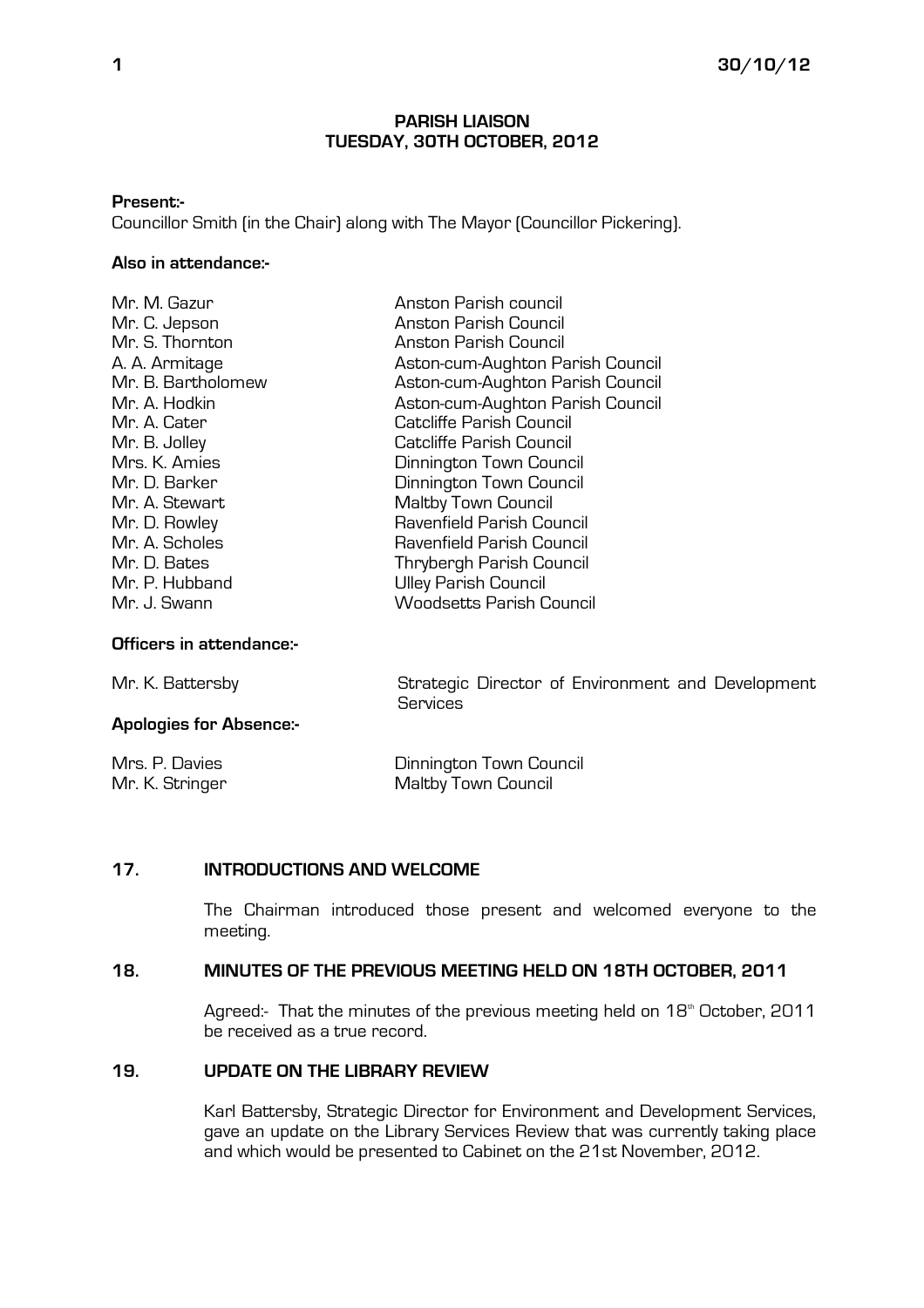The review was originally requested by Cabinet on the 23rd November, 2011 and hopefully would deliver a comprehensive and efficient library service for all.

Following a period of consultation a revised service model had been developed, which took account of many factors including the responses to the consultation, local need, areas of deprivation, current performance and use, demographics, equalities analysis, and closer working with Customer Service Centres. The Library Service was clearly valued by the public, which had resulted in over 1700 forms being submitted, many emails and eighteen drop in sessions.

The proposed new service model which was to be presented to Cabinet took account of the public consultation, listened to the views put forward by the public and their representatives and either recommended a change to opening times or proposals to close some provision, but in the main would create a greater range of services. It was noted that six of Rotherham's libraries had already received significant investment.

Discussion ensued on the mobile library provision and it was confirmed that some areas would receive a mixture of mobile provision, but services received currently by the elderly and infirm would continue.

Agreed:- That the information be noted.

# 20. ITEMS REQUESTED BY PARISH COUNCILS

The following items were submitted by Parish Councils prior to the meeting:-

(a) Restoration of Highfield Lane, Community Gain and Resources from the Waverley Development

 Karl Battersby, Strategic Director of Environment and Development Services, gave an update on the current position with regards to the restoration of Highfield Lane and the reasons why it had not taken place previously. What had been agreed as part of the revised application was that a red shale public right of way would be erected for pedestrians and others for a safe walking route where Highfield Lane was previously. The restoration of Highfield Lane would then be undertaken incrementally as the development progressed.

 A representative from Catcliffe Parish Council pointed out that a surveyor working on the Waverley development had indicated that Highfield Lane would not be restored as a road, which was actually incorrect.

 Karl Battersby, Strategic Director of Environment and Development Services, also provided information on Community Gain which formed part of the original Section 106 Agreement, which was part of the planning application. Copies of the Section 106 Agreement could be provided if this was felt appropriate.

 A representative from Catcliffe Parish Council expressed some concern that some villages surrounding Waverley such as Treeton, Woodhouse Mill, Handsworth and Orgreave received some monies, but none was provided to Catcliffe and asked if this could be revisited as it appeared to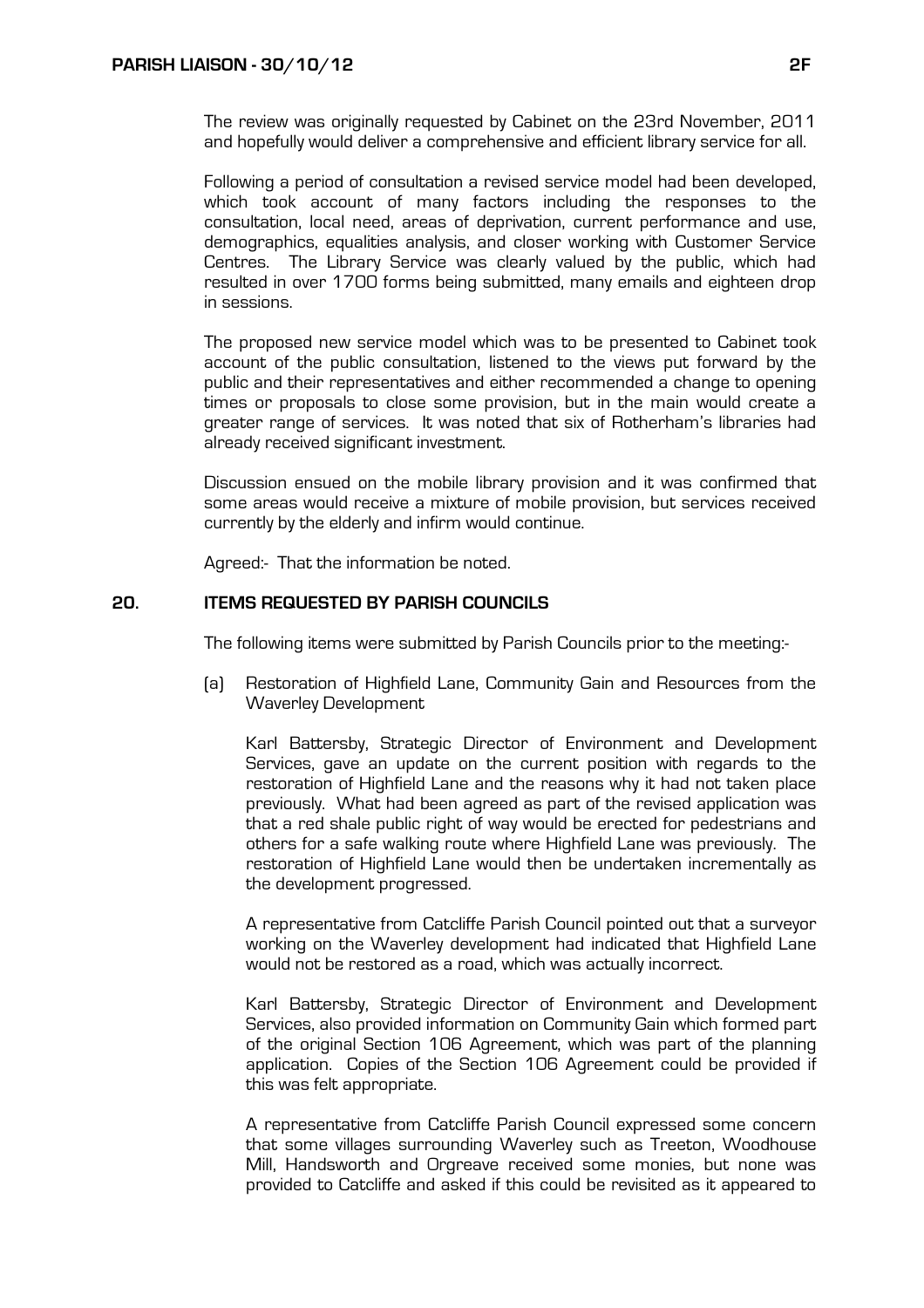be unfairly proportioned.

 Karl Battersby, Strategic Director of Environment and Development Services, confirmed that the Community Gain details could not be revisited, but was based on an assessment of need and sums of money were identified to fund gaps and to provide facilities to the areas identified.

 One significant investment for Catcliffe had been around flooding and the development work that had since taken place to mitigate risk to the area.

 A representative from Catcliffe Parish Council also referred to the negotiation of funds from British Coal relating to the open casting on the site and asked why there was no bid on behalf of Catcliffe.

 Karl Battersby, Strategic Director of Environment and Development Services, referred to the planning application which had been approved by the Planning Board, the need for regeneration and what could be achieved in planning terms regarding the impacts on provision and the discontent this had caused in Catcliffe.

 Another representative from Catcliffe Parish Council was of the view that Catcliffe had been overlooked completely and argued about the quality of provision, such as play in Catcliffe, and whether this was adequate.

 Karl Battersby, Strategic Director of Environment and Development Services referred to the many sessions about Waverley that were held and open to members of the public and the ample opportunities that Catcliffe Parish Council could have aired their views. He pointed out that there would be a range of access to better facilities, not just in Catcliffe, and that the public open space would be freely available for anyone to use. It was suggested that if there were concerns about provisions in Catcliffe such as play, then a relevant officer could be invited to a future Parish Council meeting to discuss concerns.

 A representative from Anston Parish Council did not feel that the distribution of the Section 106 monies had been done fairly and could see even more problems occurring once the Core Strategy for further housing developments across the borough were approved.

 Karl Battersby, Strategic Director of Environment and Development Services, pointed out that there had been some Government changes to the rules around Section 106 requirements and there was now a requirement for the Local Authority to adopt its own local scheme about its infrastructure needs.

 Further discussion ensued about the new development tax, where there were no defined rules, and whether this could be extended into other areas of the borough and not those just immediately within the development area or adjacent, for example traffic calming in smaller rural areas who suffered from traffic congestion.

(b) Highway Network Maintenance Programme 2013/14

A representative from Ravenfield Parish Council drew attention to the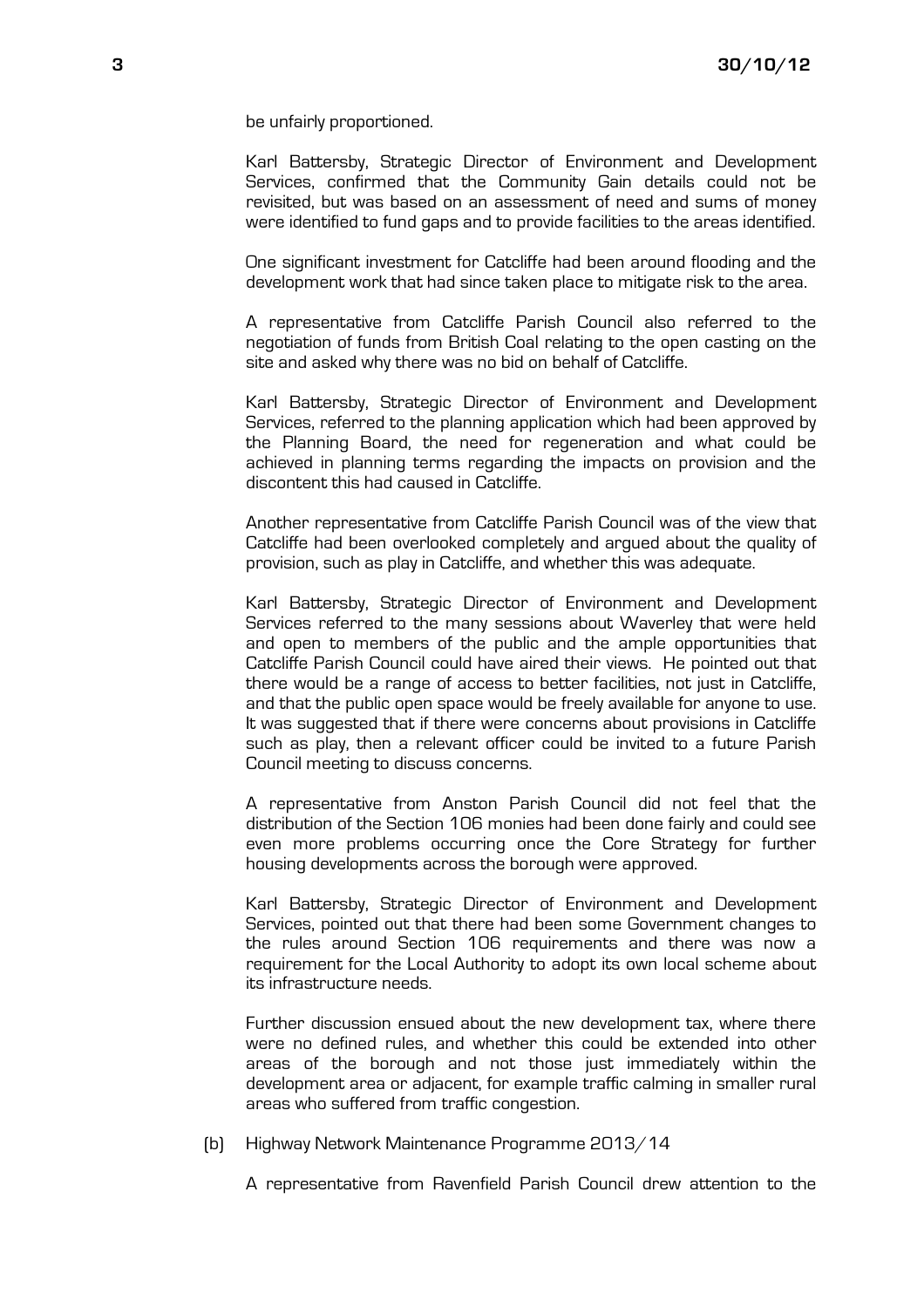invitation to submit requests for priority highway maintenance in certain areas. Three areas were identified, but notification had been received to indicate that the areas put forward would now be delayed beyond 2013/14. It was acknowledged that the Council was having to face some hard times, but road repairs were a matter of some importance.

 Karl Battersby, Strategic Director of Environment and Development Services, provided information on the current budget provision for the Highway Network Maintenance Programme 2013/14 and the guidelines on filling potholes and on other areas of cost.

 A representative from Thrybergh Parish Council confirmed that areas had been selected in their area and whilst some weight had to be given to some routes, Park Lane had been identified as one needing development.

 Karl Battersby, Strategic Director of Environment and Development Services, confirmed that this would be looked into further.

 A representative from Anston Parish Council drew attention to the scheme that had been adopted by Sheffield City Council which would see major investment into the highway network across that area.

 A representative from Ulley Parish Council noted the comments above, but pointed out that Ulley had not received any representations, but was aware of concerns surrounding Carr Lane, off Penny Hill Lane.

 Karl Battersby, Strategic Director of Environment and Development Services, confirmed he would look into the areas that had been selected as priority for the 2013/14 Highway Network Maintenance Programme and would report back to individual Parish Councils in due course.

## 21. ANY OTHER BUSINESS

- (a) The Chairman advised that free parking on a Saturday had now been approved on the run up to Christmas.
- (b) A representative from Ravenfield Parish Council asked about the Local Development Plan and the timescales for implementation and was advised that the next round of consultation would take place early in the new year. The plan setting out Rotherham's proposed housing target was due to be lodged this month with the Government. The number of properties had been significantly reduced and work was continuing on the responses received as part of the consultation process.

 It was intended to do further work on individual sites and to assist in the process it was suggested that a further Parish Liaison meeting be arranged early in the new year to look at the next steps and consultation process/timescales.

 Discussion ensued on the allocation of sites, the consultation process and how, having listened to local people, some sites had been altered.

 A representative from Dinnington Town Council pointed out that the objections in Dinnington were around the use of Greenfield sites as